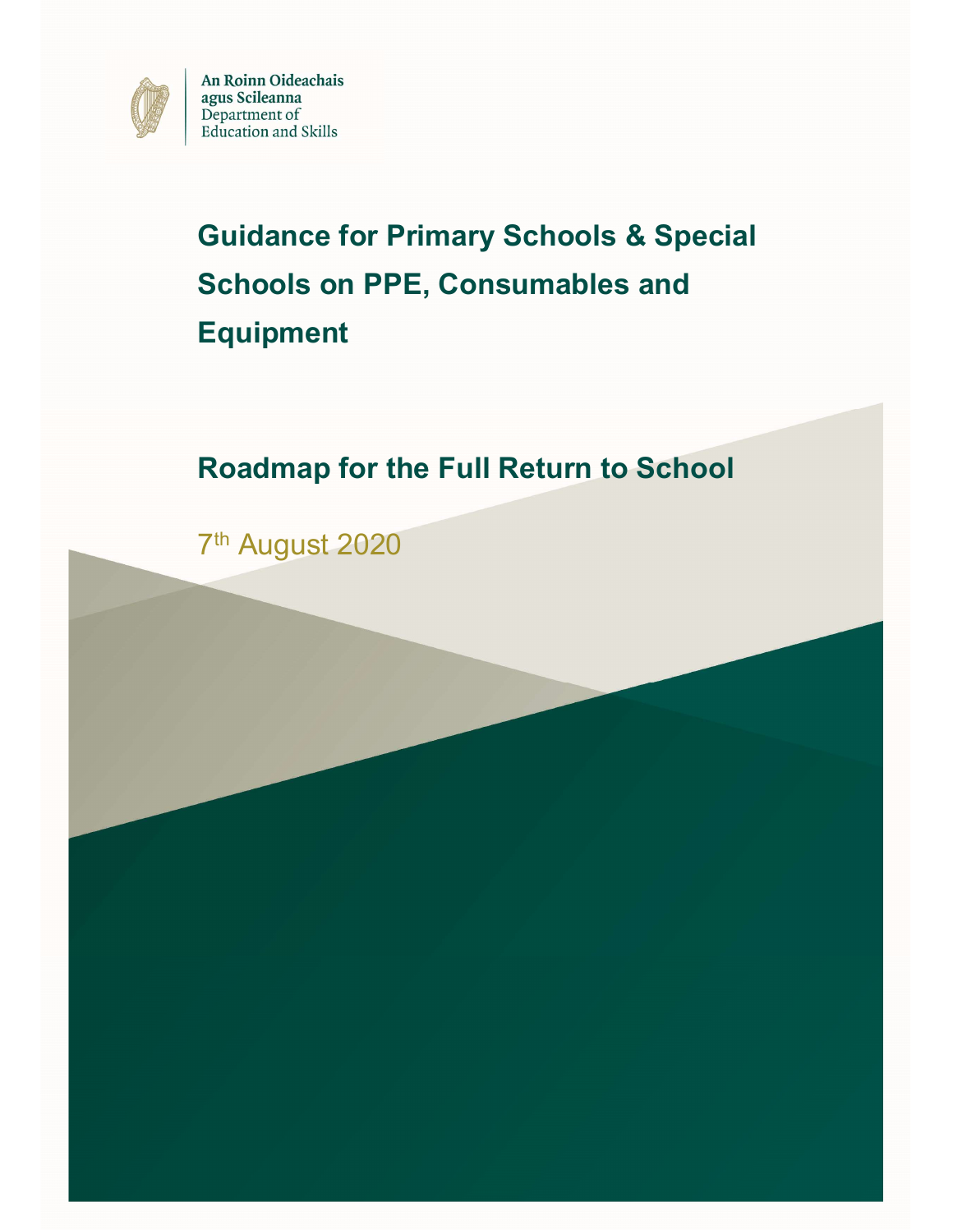## Introduction

As set out in the Roadmap for the Full Return to School, to ensure access for schools, on a value for money basis, to a secure supply chain for any Personal Protective Equipment (PPE), Consumables and Equipment associated with COVID-19 Response Plans, the Department has established, following a procurement process, a multi-supplier arrangement from which schools can choose suppliers and products which best suit their needs.

All PPE, consumables and equipment requirements of schools under the Roadmap and with schools COVID-19 Response Plans, and in line with the public health advice, will be available through the Supply Arrangement including:

- Hand sanitiser dispensers;
- Hand sanitiser liquid;
- Hand soap;
- Disposable Paper Towels;
- Wipes:
- Gloves:
- Face masks
- Face coverings
- Face visors;
- Aprons; and
- Detergents etc.

An information pack has been emailed directly to all schools, including a User Guide, which sets out the steps schools should following when purchasing goods from suppliers on under the Supply Arrangement.

Schools are encouraged to purchase their PPE and consumables requirements through this Supply Arrangement to greatest extent possible to avail of the value for money achievable through the centralised procurement approach.

A COVID-19 Capitation Grant for PPE, Consumables and Equipment of €25 per pupil, with an enhanced rate of €100 per pupil attending a special school or attending a special class attached to a mainstream school will apply to fund school costs in this regard from reopening until the end of 2020 will apply. This capitation grant rate up to the end of 2020, reflects the fact that there are a number of once off type costs which schools face in implementing COVID-19 Response Plans (i.e. installation of sanitiser units, signage/posters etc.) which will be incurred upfront.

The COVID-19 Capitation Grant for 2021 up to the remainder of the school year, will be confirmed in December following review/monitor of usage in schools in the period up to the end of the year.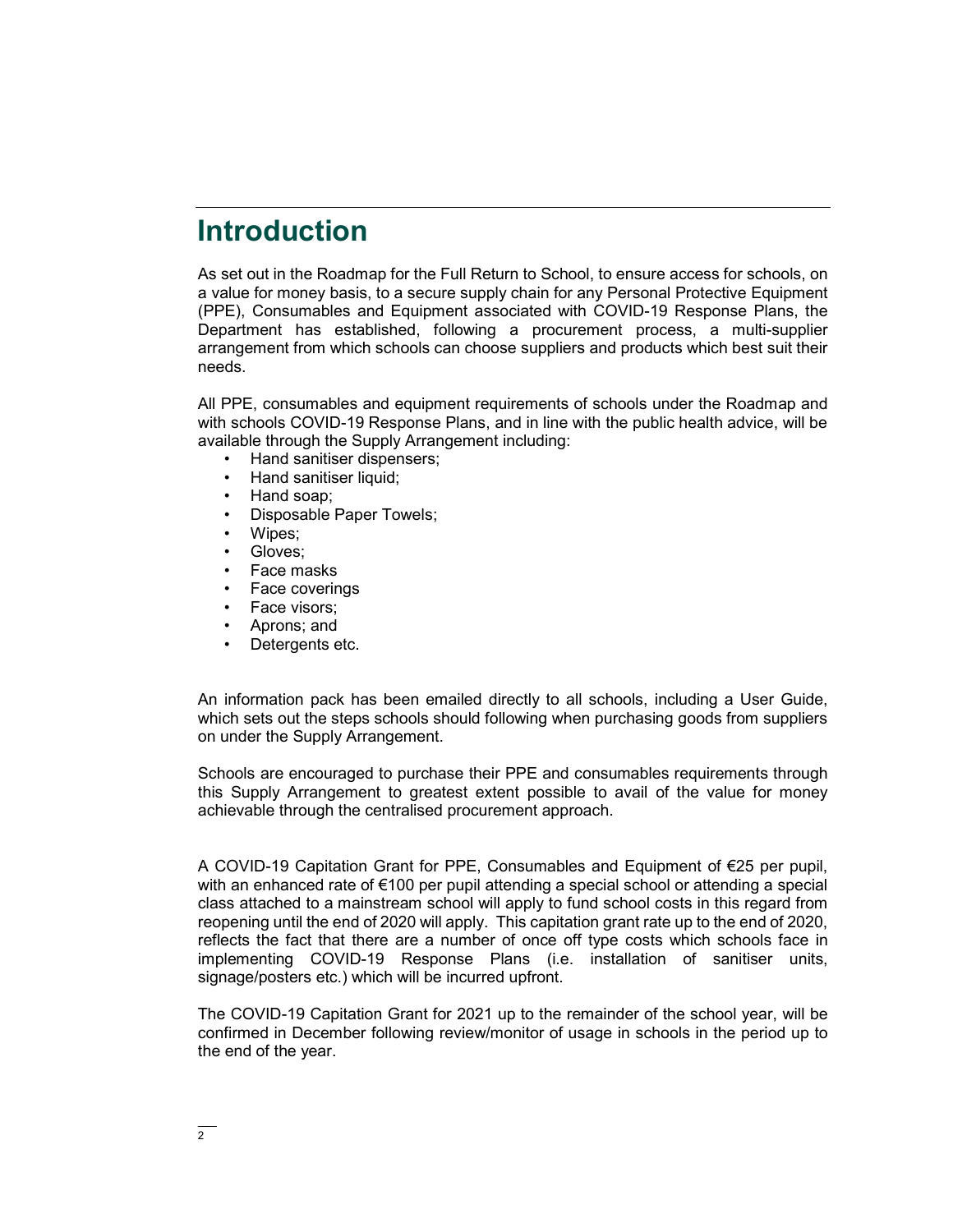It is important to note that the COVID-19 Capitation Grant is specifically provided to support schools in minimising the risk of spread of infection of COVID-19. This COVID-19 Capitation Grant for PPE, Consumables and Equipment is ring-fenced funding provided to schools for the purchase of appropriate PPE, consumables and equipment (including signage, pedal bins where required etc.) required by schools in minimising the risk of spread of infection of COVID-19 in line with the Roadmap, public health advice, Return to Work Safely Protocol and their COVID-19 Response Plan and should only be used for that purpose. This includes PPE and consumables which may have been purchased by schools from sources outside of the Supply Arrangement established by the Department.

The following section provides some guidance to schools in identifying the potential volumes of PPE and consumables which they may require in line with their COVID-19 Response Plan.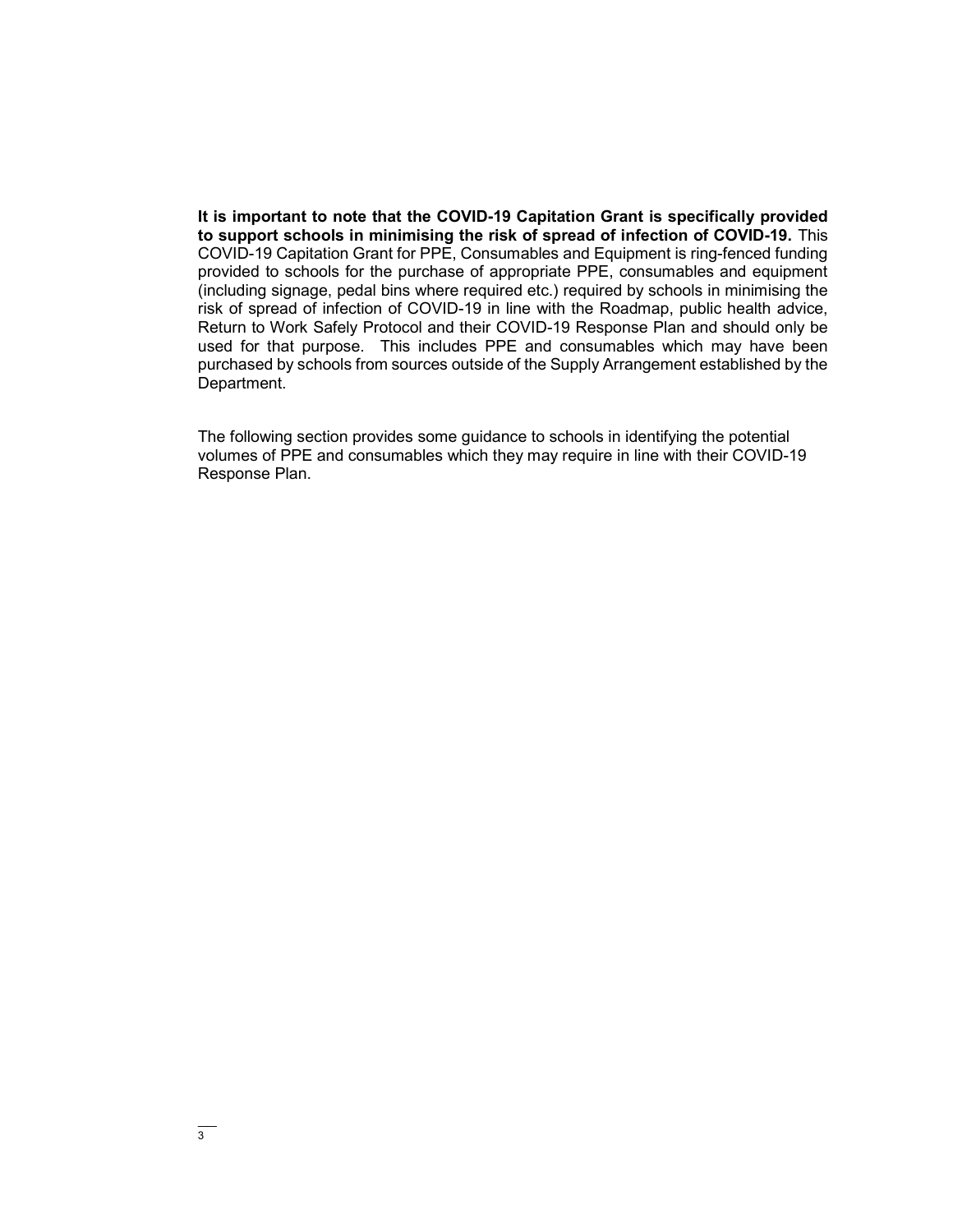### Guidance on Volumes

Orders from schools will be processed by suppliers with a very short timeline and will be delivered directly to schools by suppliers. To ensure continuity of supply of products for all schools, schools should simply order their requirements for  $2 - 4$  week period, review usage in that period and adjust their order for their next  $2 - 4$  week period. This approach will also limit the storage requirements for products within school at manageable levels.

Given that each school setting is different, as will be reflected in their COVID-19 Response Plan, schools themselves are best placed to decide on the appropriate volumes of PPE and Consumables which they require. That being said, the following guidance is provided to schools to support them in this assessment process.

#### **Hand Sanitizer Dispensers**

Funding has been provided for schools to install and use hand sanitisers for each classroom, specialist rooms and other key locations (entry/exit points, staff room etc.) in their school. Each school should assess their need in this context. In the main, it is expected that hand sanitizers will be wall mounted, but schools have flexibility in this regard given the specific circumstances in their school.

#### Hand Sanitizer Fluid

The following table provides indicative range of potential the volumes of sanitizer fluid potential required each week for schools of different sizes.

| <b>School Size</b> | <b>Estimated Litres per Week</b> |         |           |
|--------------------|----------------------------------|---------|-----------|
| 60                 |                                  | 3 - 4   |           |
| 100                |                                  | $5 - 7$ |           |
| 200                |                                  |         | $10 - 13$ |
| 300                |                                  |         | $15 - 20$ |
| 400                |                                  |         | 20 - 27   |
| 500                |                                  |         | $25 - 33$ |

Schools should pay particular attention to volume usage in the first weeks of re-opening schools and adjust their volume orders accordingly.

#### PPE in the event of a Suspected Case

The COVID-19 Response Plan template outlines the steps schools should take in the event of a suspected case.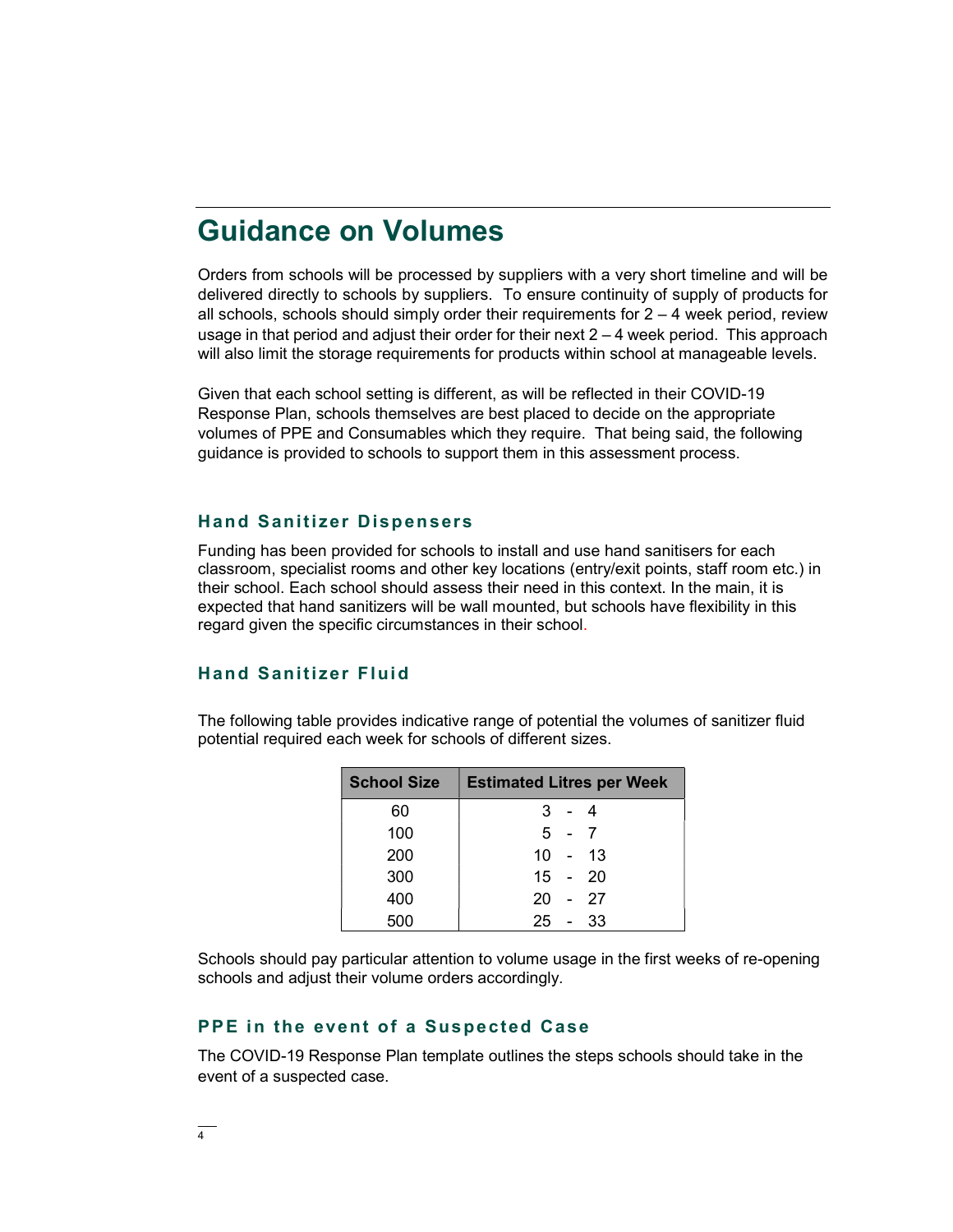Schools should have a 'pack' of relevant PPE on hand to be able to respond to such event in line with the guidance in the COVID-19 Response Plan, including PPE for cleaning/disinfecting rooms where a pupil/staff member with suspected COVID-19 was present.

#### PPE for Staff (as required)

Ensure that any PPE requirements for staff, as required under the Roadmap, public health advice and COVID-19 Response Plan, is readily available for staff (including school bus escorts).

On the use of face masks by staff, schools should consider the specific circumstances where the use of medical face masks, to EU Standard EN 14683, may be more appropriate for staff (for example where staff by necessity need to be in close and continued proximity with students with intimate care needs such as SNAs or School Bus Escorts).

#### Face Coverings / Face Visors

The Interim Guidance for the use of face-coverings in childcare and educational settings provided by the HPSC on  $6<sup>th</sup>$  August 2020 makes the following recommendations for use of face-coverings in childcare and educational settings

"It is not recommended that children attending primary school or preschool/childcare settings wear face-coverings.

"It is recommended that teachers and staff in primary schools wear a face-covering when a physical distance of 2 meters from other staff or children cannot be maintained.

"In certain situations the use of clear visors should be considered, for example staff interacting with students with hearing difficulties or learning difficulties"

"Cloth face coverings should not be worn by any of the following groups:

- Primary school or pre-school children
- Any person with difficulty breathing
- Any person who is unconscious or incapacitated
- Any person who is unable to remove the face-covering without assistance
- Any person who has special needs and who may feel upset or very uncomfortable wearing the face covering, for example persons with intellectual or developmental disabilities, mental health conditions, sensory concerns or tactile sensitivity"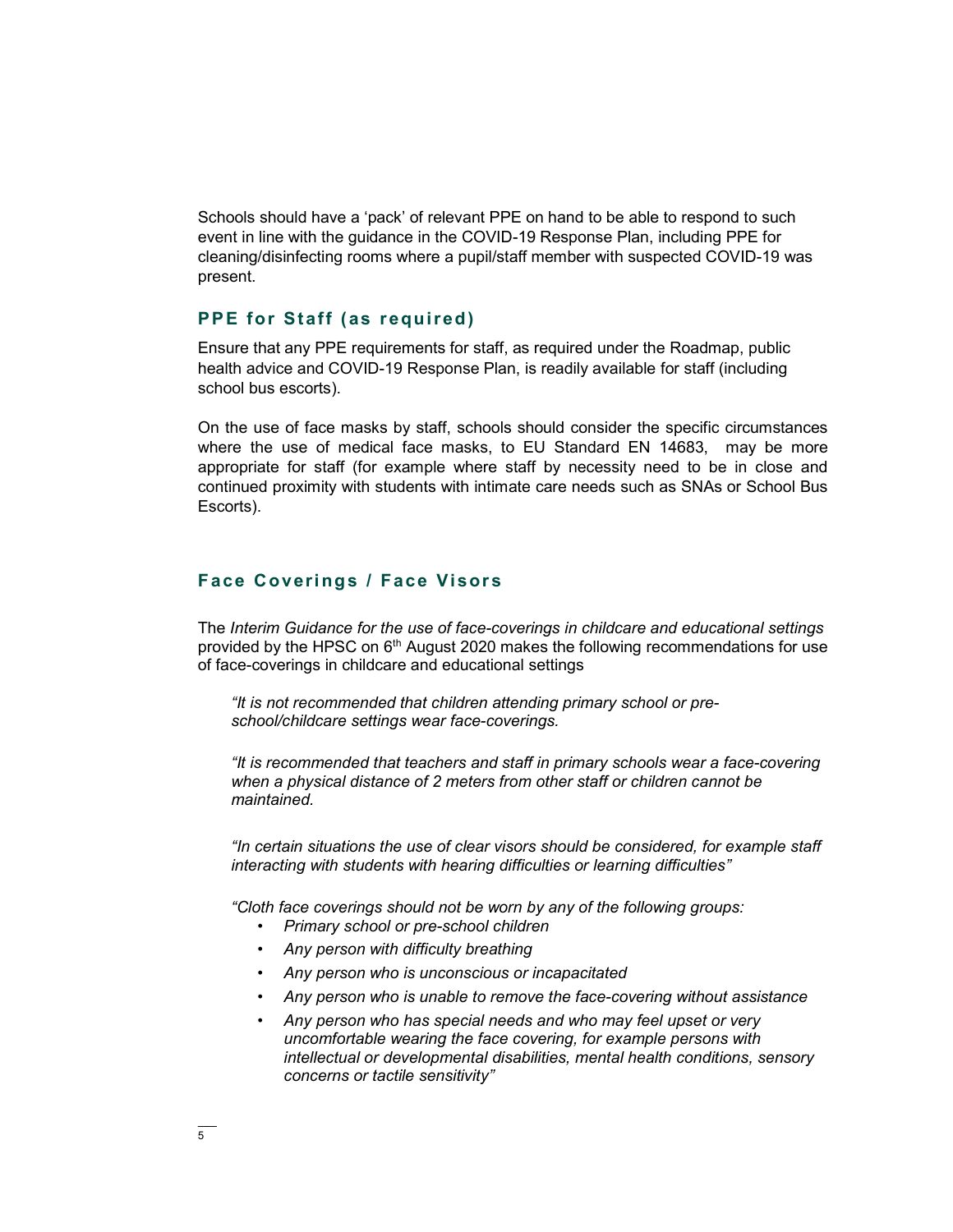"Schools should consider having additional disposable face coverings available for students, teachers, and staff in case a back-up face covering is needed during the day"

Whilst staff may wish to utilize their own face covering on a day-to-day basis, schools should have available a stock of additional disposable or multi-use face coverings, or if appropriate face visors, available for staff in case a back-up face covering is needed throughout the day or where required on an ongoing basis.

#### Hand Soap / Paper Towels etc.

Notwithstanding the use of hand sanitizers in schools, it is anticipated that there will be an increase in the usage of hand soap, paper towels etc. in schools. Schools should use the volumes of hand soap, paper towels etc. they have typically used in previous years as a floor on the likely usage in the coming months, whilst making some provision for additional usage (10 to 20% increase). Again schools should monitor usage in the opening weeks closely, and adjust their volume orders accordingly.

#### Signage/Posters

The School COVID-19 Response plan advised that the Department would provide posters outlining signs and symptoms of COVID-19 and to support good hand and respiratory hygiene. The Department, with advice from the Department of Health, is currently printing a supply of A4 sized school specific posters to support the following health areas:

- General advice to schools
- Cough etiquette
- Child hand washing
- Hand hygiene adults
- Use of Face coverings
- Stay safe at Work
- How to use hand sanitiser
- Visitors at reception

A supply of these posters will be provided to schools in Irish and English and electronic versions of the posters will be available on gov.ie/backtoschool to allow schools to print additional copies locally if required. The funding provided for PPE can be used for these additional printing costs.